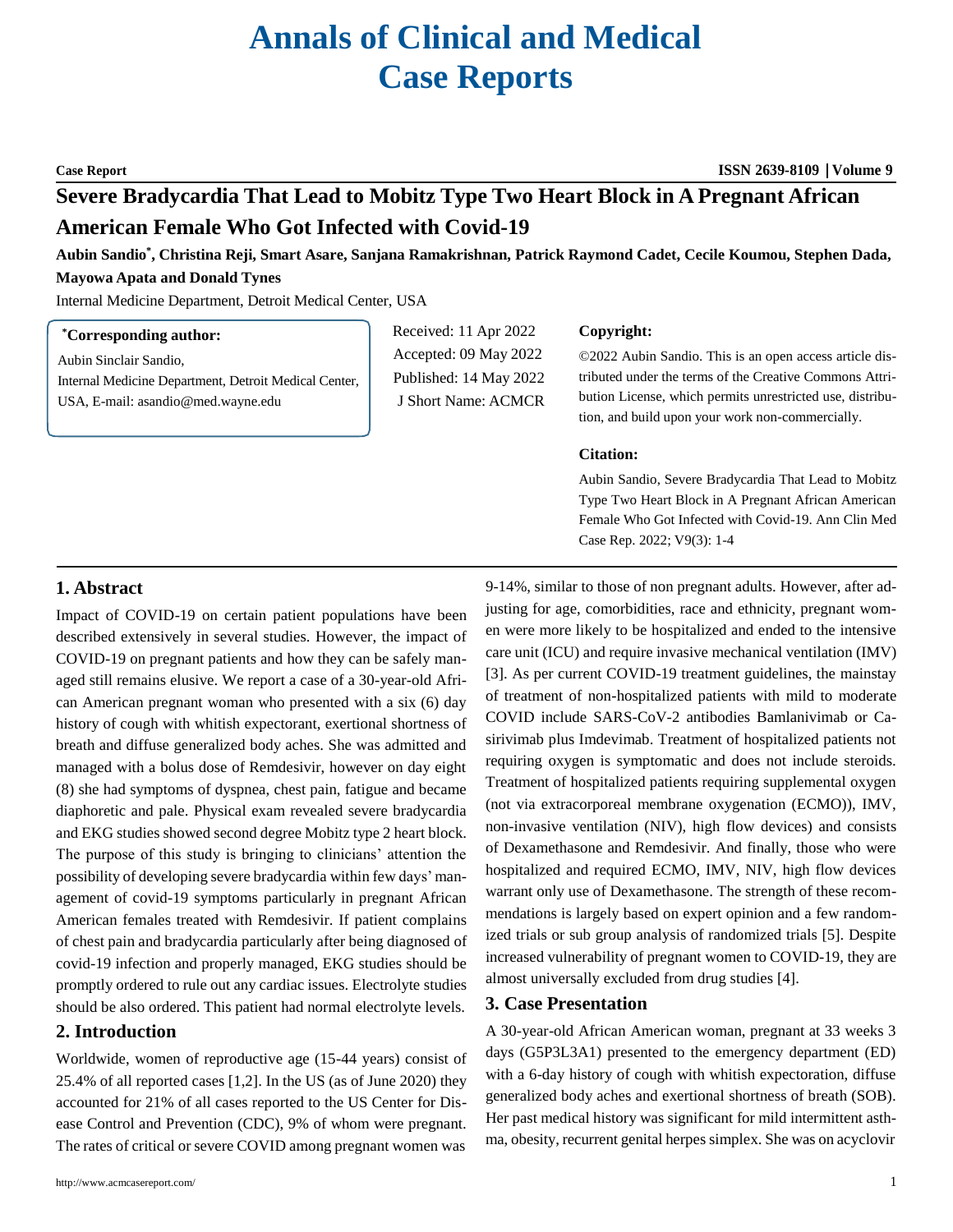prophylaxis. She also a recently got gonorrhoea infection for which she was treated with IM ceftriaxone 2 weeks prior to admission. She was admitted in the hospital and was diagnosed with COVID 19 active infection. They had recommended Bamlanivimab but did not have slots for the same. As she had no resting or exertional hypoxia, and improved symptomatically with fluids, albuterol and Pulmicort, she was sent home the same day to return to the hospital 3 days later for the infusion. Over time, symptoms did not abate, and she returned to the hospital and received Bamlanivimab 700 mg IV. She was tachycardic at this time. However, all other vitals were stable. She was sent home on Fluticasone and Albuterol inhaler and Guifenesin cough syrup. Symptoms continued to persist over the next 2 days and she arrived at our hospital. While still admitted at the ED, blood pressure (BP):100/60, heart rate (HR):120 bpm, respiratory rate (RR): 20/min, saturation (SpO2): 94% on RA, afebrile. Her BP started to drop, and she was given 3 litres of Normal Saline (NS) boluses. Despite this, Norepinephrine (NE) had to be started at a rate of 0.1mcg/kg/min. She also started desaturating and had to be started on a non-rebreather mask (NRBM) at 15L/min. Chest X-Ray (CXR) showed bilateral pneumonia. D-Dimer:5.22, CRP: 68.5, Ferritin 15.9. She tested positive for COVID again. Lactic acid: 0.8. Other labs including Complete

Blood Count (CBC), Complete metabolic panel (CMP), and Electrolytes were normal. CTPE showed numerous patchy opacities bilaterally (B/L) in a peripheral distribution. She was admitted to the Intensive care unit (ICU) and was started on Dexamethasone 6mg PO QD, Enoxaparin 40 mg Q12H, 100ml/hr of NS. She also received single doses of IV Ceftriaxone 1-gram QD and Azithro IV while at the ED. Initially as she was on NRBM, she did not qualify for Remdesivir as per hospital protocol. However, she was able to de-escalate to the nasal cannula on the same day. At this point, she met institutional guidelines for Remdesivir and was given her first loading dose of 200 mg IV. One hour after infusion, she developed a new second degree heart block (HB): Mobitz type 2. Remdesivir was held. Routine blood test showed that the electrolyte panel was normal. She was asymptomatic and continued to go in and out of normal sinus rhythm (NSR) and Mobitz type 2 with a lowest recorded HR or 50 bpm. An electrophysiology (EP) consultation was placed. Review of telemetry showed sinus rhythm, with episodes of 3:1 Conduction, no significant increase in PR interval before dropped beat. Dropped beat was subsequently followed by junctional rhythm and sinus conduction. By the next morning, her rhythm was showing Mobitz type 1 pattern. Through the whole ICU admission, her pressor requirements had not varied.



**Figure 1**: EKG showing normal sinus rhythm with ventricular rate 77bpm and normal QT/QTc Interval 388/439 ms.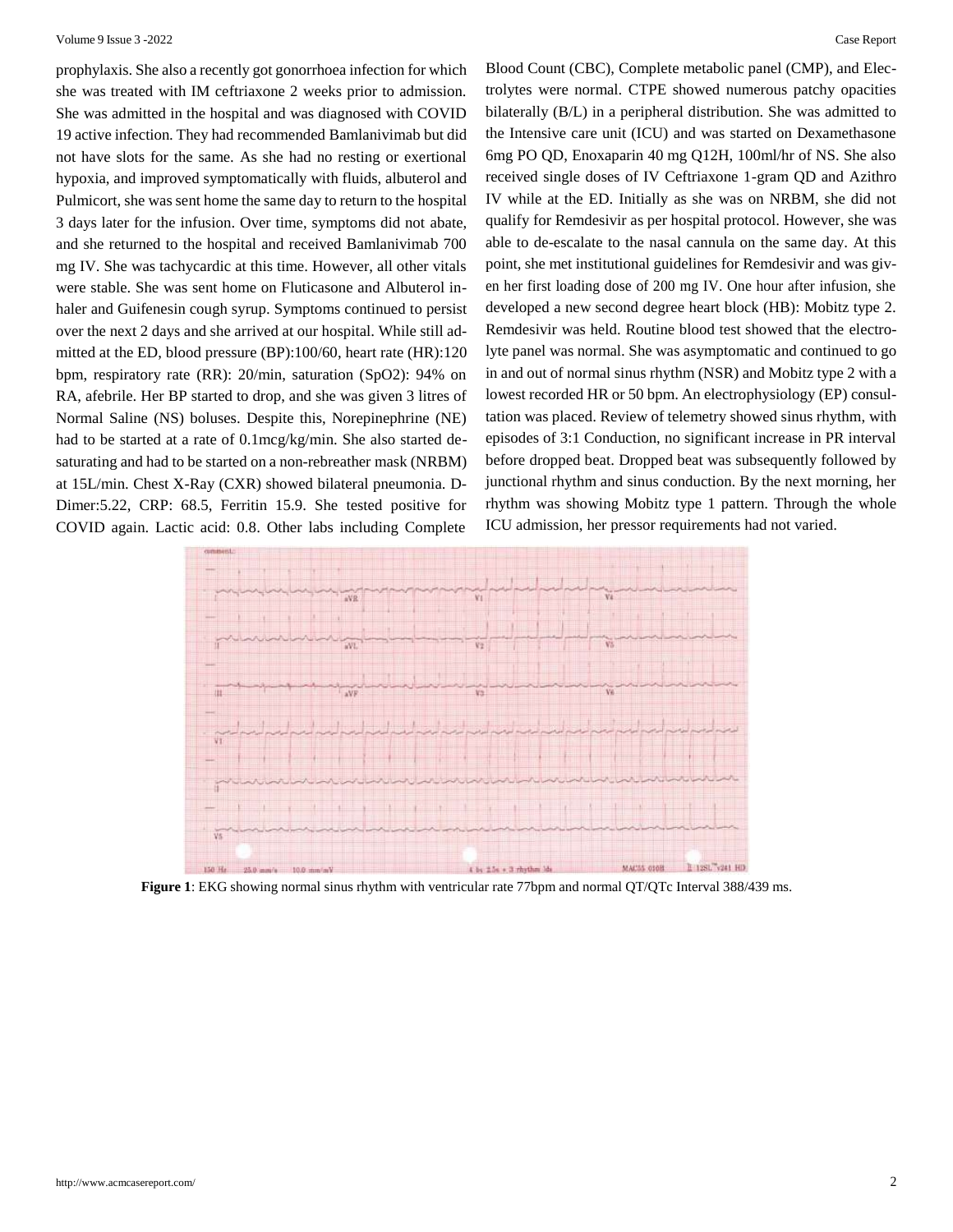

**Figure 2**: EKG during admission.





**Figure 3:** EKG few days after discontinuation of Remdesivir.

The rates of severe COVID -19 in pregnant women is similar to those of non- pregnant adults, requiring hospitalization and possible ICU management. As per current guidelines, Remdesivir with Dexamethasone is recommended for hospitalized patients requiring supplemental oxygen. Remdesivir is a broad- spectrum antiviral drug and is the only FDA-approved drug for the management of COVID-19 patients. The active form of remdesivir acts as a nucleoside analog and inhibits the RNA-dependent RNA polymerase (RdRp) of coronaviruses including SARS-CoV-2 (5). The treatment guidelines are largely based on a few randomized trials or sub group analysis of randomized trials. However, pregnant population have been excluded from various studies. This case describes about a pregnant patient who suffered a serious cardiac side effect of Remdesivir and highlights the need for continuous EKG evaluation for pregnant patients. There are only a few studies

<http://www.acmcasereport.com/> 3

that focus on the effects of Remdesivir on cardiovascular system (3,15-17, 21-24). In a recent study, 302 cardiac effects were reported including 94 bradycardias, where (31%) of the 2603 reports were patients covid-19 who were prescribed remdesivir. Most of the 94 reports were serious (75, 80%), and in 16 reports (17%) evolution was fatal (29). According to this study, the use of remdesivir was associated with an increased risk of reporting bradycardia (ROR 1.65; 95% CI 1.23-2.22), compared with hydroxychloroquine, lopinavir/ritonavir, tocilizumab or glucocorticoids. Bradycardia and EKG changes mentioned in this study is consistent with the findings in this case report. Our 30-year-old G5P3L3A1 at 33 weeks gestation, developed bradycardia within two days with administration of 200 mg IV loading dose of Remdesivir. Rhythm analysis revealed Mobitz type 2 HB after which Remdesivir was held. However, she kept going in and out of NSR and Mobitz type 2 for the next 6-7 hours just after day 2. It is important to note that